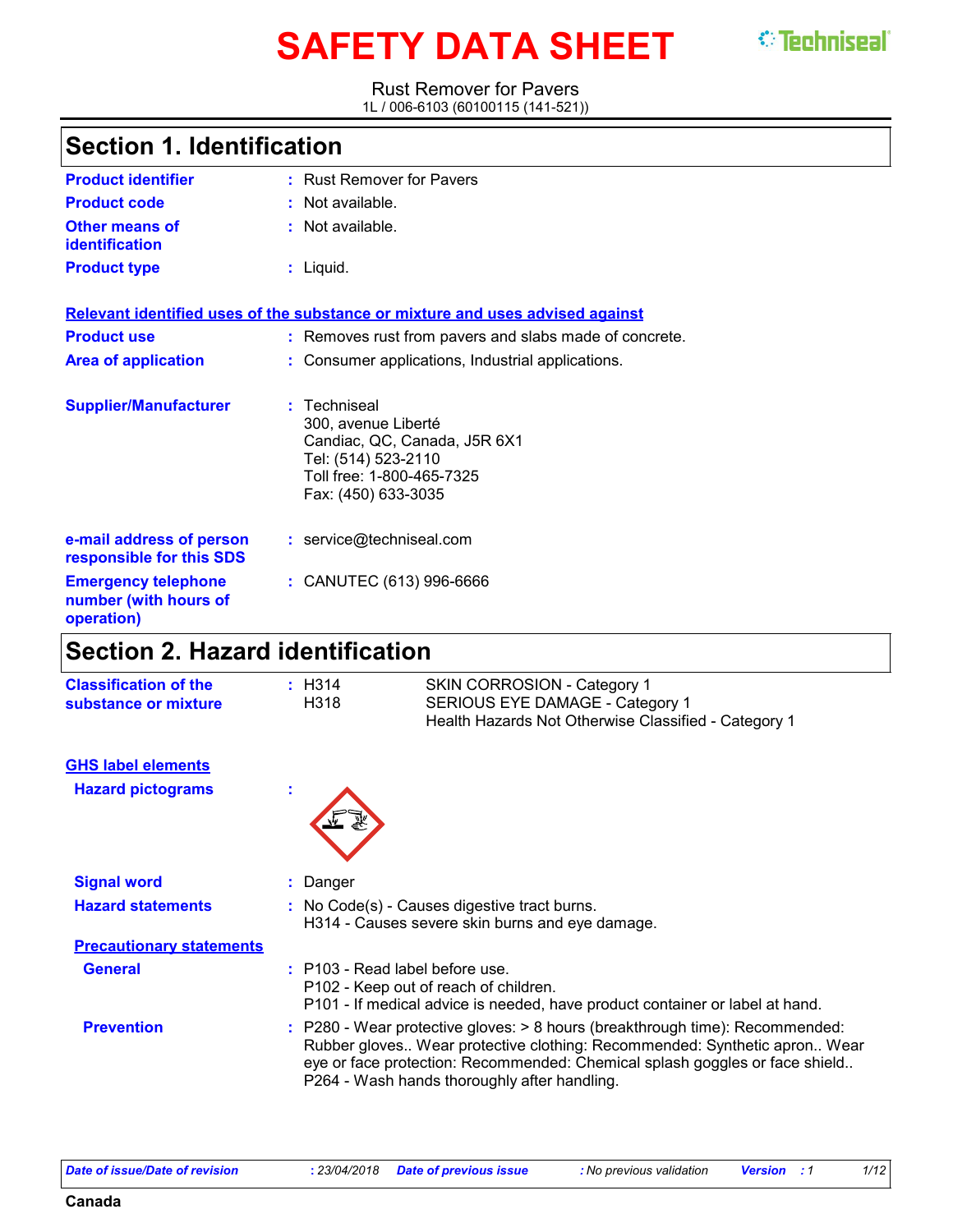## **Section 2. Hazard identification**

| <b>Response</b>                       | $:$ P304 + P340 + P310 - IF INHALED: Remove person to fresh air and keep<br>comfortable for breathing. Immediately call a POISON CENTER or physician.<br>P301 + P310 + P330 + P331 - IF SWALLOWED: Immediately call a POISON<br>CENTER or physician. Rinse mouth. Do NOT induce vomiting.<br>P303 + P361 + P353 + P363 + P310 - IF ON SKIN (or hair): Take off immediately all<br>contaminated clothing. Rinse skin with water. Wash contaminated clothing before<br>reuse. Immediately call a POISON CENTER or physician.<br>P305 + P351 + P338 + P310 - IF IN EYES: Rinse cautiously with water for several<br>minutes. Remove contact lenses, if present and easy to do. Continue rinsing.<br>Immediately call a POISON CENTER or physician. |
|---------------------------------------|-------------------------------------------------------------------------------------------------------------------------------------------------------------------------------------------------------------------------------------------------------------------------------------------------------------------------------------------------------------------------------------------------------------------------------------------------------------------------------------------------------------------------------------------------------------------------------------------------------------------------------------------------------------------------------------------------------------------------------------------------|
| <b>Storage</b>                        | : P405 - Store locked up.                                                                                                                                                                                                                                                                                                                                                                                                                                                                                                                                                                                                                                                                                                                       |
| <b>Disposal</b>                       | : P501 - Dispose of contents and container in accordance with all local, regional,<br>national and international regulations.                                                                                                                                                                                                                                                                                                                                                                                                                                                                                                                                                                                                                   |
| <b>Supplemental label</b><br>elements | : Do not taste or swallow. Wash thoroughly after handling.                                                                                                                                                                                                                                                                                                                                                                                                                                                                                                                                                                                                                                                                                      |
|                                       | Percentage of the mixture consisting of ingredient(s) of unknown inhalation toxicity:<br>$19.2\%$                                                                                                                                                                                                                                                                                                                                                                                                                                                                                                                                                                                                                                               |

## **Section 3. Composition/information on ingredients**

| <b>Substance/mixture</b> | : Mixture        |
|--------------------------|------------------|
| <b>Other means of</b>    | : Not available. |
| <b>identification</b>    |                  |

| <b>Ingredient name</b>    | $%$ (w/w)      | <b>CAS number</b> |
|---------------------------|----------------|-------------------|
| Phosphoric acid, solution | 10 - 30<br>(1) | 7664-38-2         |

(1) The actual concentration or actual concentration range is withheld as a trade secret.

**There are no additional ingredients present which, within the current knowledge of the supplier and in the concentrations applicable, are classified as hazardous to health or the environment and hence require reporting in this section.**

**Occupational exposure limits, if available, are listed in Section 8.**

## **Section 4. First-aid measures**

#### **Description of necessary first aid measures**

| Eye contact                    | : Get medical attention immediately. Call a poison center or physician. Immediately<br>flush eyes with plenty of water, occasionally lifting the upper and lower eyelids.<br>Check for and remove any contact lenses. Continue to rinse for at least 10 minutes.<br>Chemical burns must be treated promptly by a physician.                                                                                                                                                                                                                                                                                                                                                                                                           |
|--------------------------------|---------------------------------------------------------------------------------------------------------------------------------------------------------------------------------------------------------------------------------------------------------------------------------------------------------------------------------------------------------------------------------------------------------------------------------------------------------------------------------------------------------------------------------------------------------------------------------------------------------------------------------------------------------------------------------------------------------------------------------------|
| <b>Inhalation</b>              | : Get medical attention immediately. Call a poison center or physician. Remove<br>victim to fresh air and keep at rest in a position comfortable for breathing. If it is<br>suspected that fumes are still present, the rescuer should wear an appropriate mask<br>or self-contained breathing apparatus. If not breathing, if breathing is irregular or if<br>respiratory arrest occurs, provide artificial respiration or oxygen by trained personnel.<br>It may be dangerous to the person providing aid to give mouth-to-mouth<br>resuscitation. If unconscious, place in recovery position and get medical attention<br>immediately. Maintain an open airway. Loosen tight clothing such as a collar, tie,<br>belt or waistband. |
| <b>Skin contact</b>            | : Get medical attention immediately. Call a poison center or physician. Wash<br>contaminated skin with soap and water. Remove contaminated clothing and shoes.<br>Wash contaminated clothing thoroughly with water before removing it, or wear<br>gloves. Continue to rinse for at least 10 minutes. Chemical burns must be treated<br>promptly by a physician. Wash clothing before reuse. Clean shoes thoroughly<br>before reuse.                                                                                                                                                                                                                                                                                                   |
| Date of issue/Date of revision | <b>Date of previous issue</b><br>2/12<br>: 23/04/2018<br>: No previous validation<br><b>Version</b> : 1                                                                                                                                                                                                                                                                                                                                                                                                                                                                                                                                                                                                                               |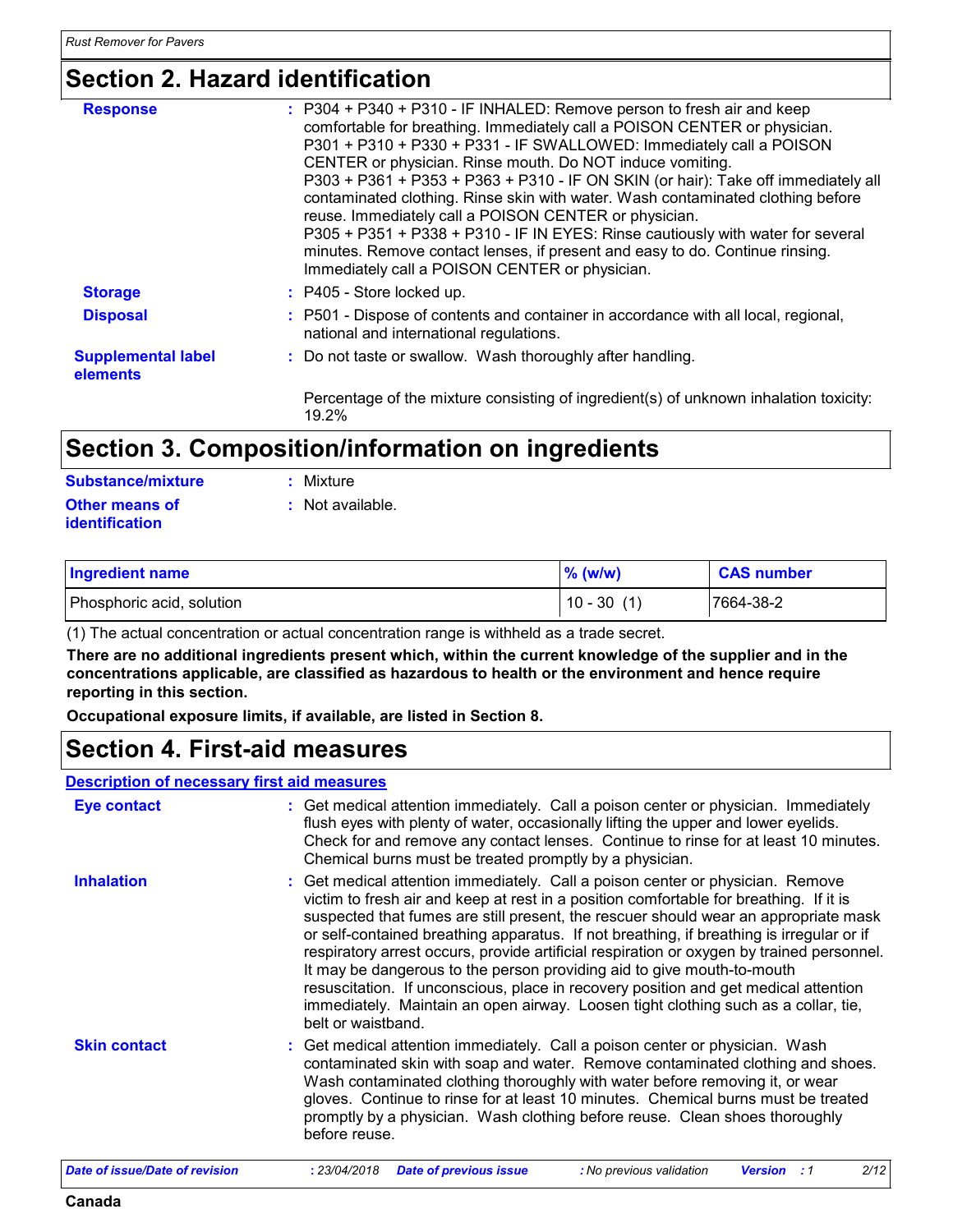## **Section 4. First-aid measures**

| <b>Ingestion</b> | : Get medical attention immediately. Call a poison center or physician. Wash out     |
|------------------|--------------------------------------------------------------------------------------|
|                  |                                                                                      |
|                  | mouth with water. Remove dentures if any. Remove victim to fresh air and keep at     |
|                  | rest in a position comfortable for breathing. If material has been swallowed and the |
|                  | exposed person is conscious, give small quantities of water to drink. Stop if the    |
|                  | exposed person feels sick as vomiting may be dangerous. Do not induce vomiting       |
|                  | unless directed to do so by medical personnel. If vomiting occurs, the head should   |
|                  | be kept low so that vomit does not enter the lungs. Chemical burns must be treated   |
|                  | promptly by a physician. Never give anything by mouth to an unconscious person.      |
|                  |                                                                                      |
|                  | If unconscious, place in recovery position and get medical attention immediately.    |
|                  | Maintain an open airway. Loosen tight clothing such as a collar, tie, belt or        |
|                  | waistband.                                                                           |

#### **Most important symptoms/effects, acute and delayed**

| <b>Potential acute health effects</b> |                                                                                                                                                                                                                                                                                                                                                                                                                 |
|---------------------------------------|-----------------------------------------------------------------------------------------------------------------------------------------------------------------------------------------------------------------------------------------------------------------------------------------------------------------------------------------------------------------------------------------------------------------|
| <b>Eye contact</b>                    | : Causes serious eye damage.                                                                                                                                                                                                                                                                                                                                                                                    |
| <b>Inhalation</b>                     | : No known significant effects or critical hazards.                                                                                                                                                                                                                                                                                                                                                             |
| <b>Skin contact</b>                   | : Causes severe burns.                                                                                                                                                                                                                                                                                                                                                                                          |
| <b>Ingestion</b>                      | : Corrosive to the digestive tract. Causes burns.                                                                                                                                                                                                                                                                                                                                                               |
| <b>Over-exposure signs/symptoms</b>   |                                                                                                                                                                                                                                                                                                                                                                                                                 |
| <b>Eye contact</b>                    | : Adverse symptoms may include the following:<br>pain<br>watering<br>redness                                                                                                                                                                                                                                                                                                                                    |
| <b>Inhalation</b>                     | : No specific data.                                                                                                                                                                                                                                                                                                                                                                                             |
| <b>Skin contact</b>                   | : Adverse symptoms may include the following:<br>pain or irritation<br>redness<br>blistering may occur                                                                                                                                                                                                                                                                                                          |
| <b>Ingestion</b>                      | : Adverse symptoms may include the following:<br>stomach pains                                                                                                                                                                                                                                                                                                                                                  |
|                                       | Indication of immediate medical attention and special treatment needed, if necessary                                                                                                                                                                                                                                                                                                                            |
| <b>Notes to physician</b>             | : Treat symptomatically. Contact poison treatment specialist immediately if large<br>quantities have been ingested or inhaled.                                                                                                                                                                                                                                                                                  |
| <b>Specific treatments</b>            | : No specific treatment.                                                                                                                                                                                                                                                                                                                                                                                        |
| <b>Protection of first-aiders</b>     | : No action shall be taken involving any personal risk or without suitable training. If it<br>is suspected that fumes are still present, the rescuer should wear an appropriate<br>mask or self-contained breathing apparatus. It may be dangerous to the person<br>providing aid to give mouth-to-mouth resuscitation. Wash contaminated clothing<br>thoroughly with water before removing it, or wear gloves. |

**See toxicological information (Section 11)**

## **Section 5. Fire-fighting measures**

| <b>Extinguishing media</b>             |                                                                          |
|----------------------------------------|--------------------------------------------------------------------------|
| <b>Suitable extinguishing</b><br>media | : Use dry chemical, $CO2$ , alcohol-resistant foam or water spray (fog). |
| Unsuitable extinguishing<br>media      | : Do not use water jet.                                                  |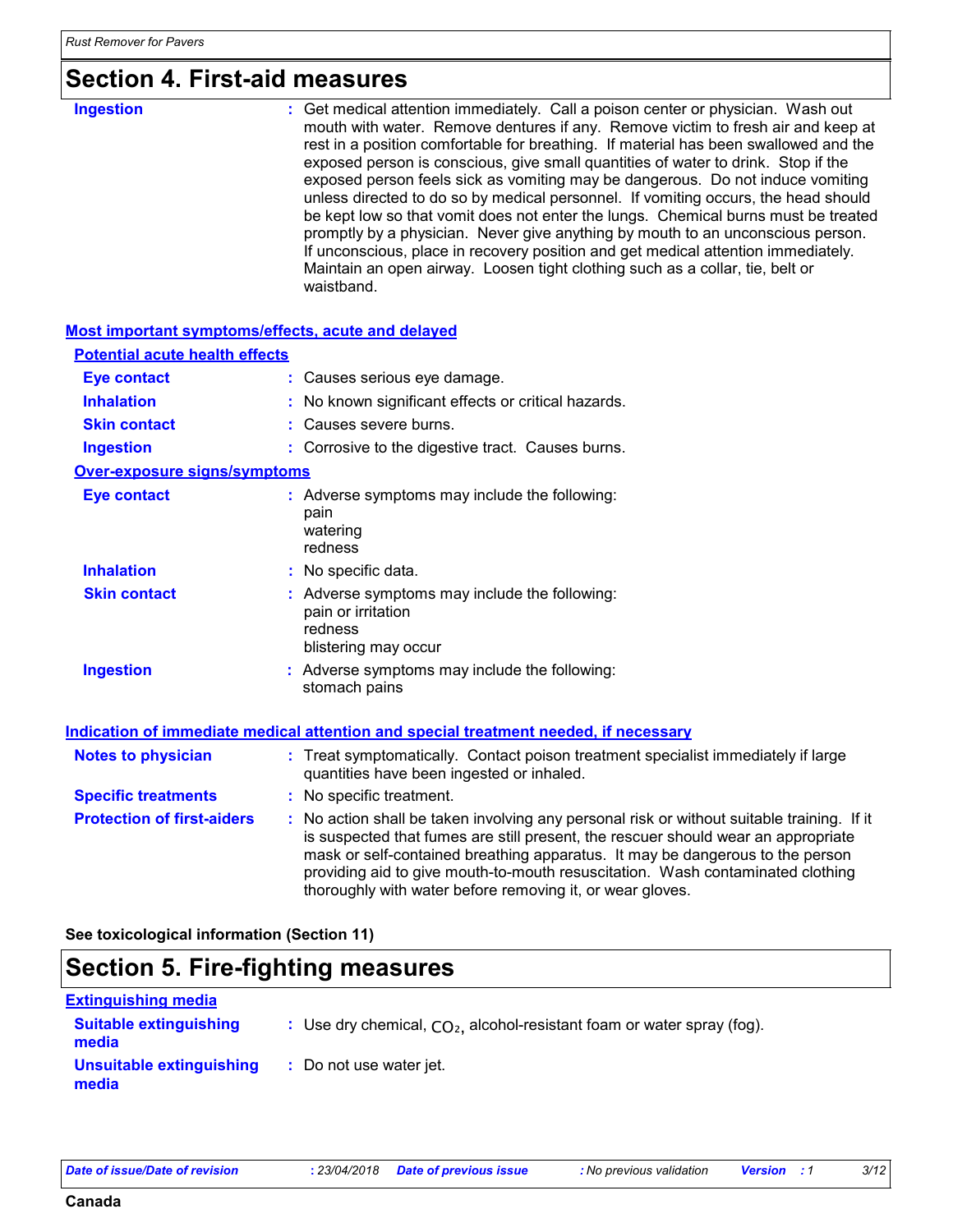## **Section 5. Fire-fighting measures**

| <b>Specific hazards arising</b><br>from the chemical     | : In a fire or if heated, a pressure increase will occur and the container may burst.                                                                                                               |
|----------------------------------------------------------|-----------------------------------------------------------------------------------------------------------------------------------------------------------------------------------------------------|
| <b>Hazardous thermal</b><br>decomposition products       | : Decomposition products may include the following materials:<br>phosphorus oxides                                                                                                                  |
| <b>Special protective actions</b><br>for fire-fighters   | : Promptly isolate the scene by removing all persons from the vicinity of the incident if<br>there is a fire. No action shall be taken involving any personal risk or without<br>suitable training. |
| <b>Special protective</b><br>equipment for fire-fighters | : Fire-fighters should wear appropriate protective equipment and self-contained<br>breathing apparatus (SCBA) with a full face-piece operated in positive pressure<br>mode.                         |

## **Section 6. Accidental release measures**

|                                                              | <b>Personal precautions, protective equipment and emergency procedures</b>                                                                                                                                                                                                                                                                                                                                                                                                                                                                                                                                                                                                                                                                                                                                                |
|--------------------------------------------------------------|---------------------------------------------------------------------------------------------------------------------------------------------------------------------------------------------------------------------------------------------------------------------------------------------------------------------------------------------------------------------------------------------------------------------------------------------------------------------------------------------------------------------------------------------------------------------------------------------------------------------------------------------------------------------------------------------------------------------------------------------------------------------------------------------------------------------------|
| For non-emergency<br>personnel                               | : No action shall be taken involving any personal risk or without suitable training.<br>Evacuate surrounding areas. Keep unnecessary and unprotected personnel from<br>entering. Do not touch or walk through spilled material. Do not breathe vapor or<br>mist. Provide adequate ventilation. Wear appropriate respirator when ventilation is<br>inadequate. Put on appropriate personal protective equipment.                                                                                                                                                                                                                                                                                                                                                                                                           |
| For emergency responders                                     | If specialized clothing is required to deal with the spillage, take note of any<br>information in Section 8 on suitable and unsuitable materials. See also the<br>information in "For non-emergency personnel".                                                                                                                                                                                                                                                                                                                                                                                                                                                                                                                                                                                                           |
| <b>Environmental precautions</b>                             | : Avoid dispersal of spilled material and runoff and contact with soil, waterways,<br>drains and sewers. Inform the relevant authorities if the product has caused<br>environmental pollution (sewers, waterways, soil or air).                                                                                                                                                                                                                                                                                                                                                                                                                                                                                                                                                                                           |
| <b>Methods and materials for containment and cleaning up</b> |                                                                                                                                                                                                                                                                                                                                                                                                                                                                                                                                                                                                                                                                                                                                                                                                                           |
| <b>Small spill</b>                                           | : Stop leak if without risk. Move containers from spill area. Dilute with water and mop<br>up if water-soluble. Alternatively, or if water-insoluble, absorb with an inert dry<br>material and place in an appropriate waste disposal container. Dispose of via a<br>licensed waste disposal contractor.                                                                                                                                                                                                                                                                                                                                                                                                                                                                                                                  |
| <b>Large spill</b>                                           | : Stop leak if without risk. Move containers from spill area. Approach release from<br>upwind. Prevent entry into sewers, water courses, basements or confined areas.<br>Wash spillages into an effluent treatment plant or proceed as follows. Contain and<br>collect spillage with non-combustible, absorbent material e.g. sand, earth,<br>vermiculite or diatomaceous earth and place in container for disposal according to<br>local regulations (see Section 13). The spilled material may be neutralized with<br>sodium carbonate, sodium bicarbonate or sodium hydroxide. Dispose of via a<br>licensed waste disposal contractor. Contaminated absorbent material may pose the<br>same hazard as the spilled product. Note: see Section 1 for emergency contact<br>information and Section 13 for waste disposal. |

## **Section 7. Handling and storage**

#### **Precautions for safe handling**

| <b>Protective measures</b> | : Put on appropriate personal protective equipment (see Section 8). Do not get in<br>eyes or on skin or clothing. Do not breathe vapor or mist. Do not ingest. If during<br>normal use the material presents a respiratory hazard, use only with adequate<br>ventilation or wear appropriate respirator. Keep in the original container or an<br>approved alternative made from a compatible material, kept tightly closed when not<br>in use. Keep away from alkalis. Empty containers retain product residue and can<br>be hazardous. Do not reuse container. |
|----------------------------|-----------------------------------------------------------------------------------------------------------------------------------------------------------------------------------------------------------------------------------------------------------------------------------------------------------------------------------------------------------------------------------------------------------------------------------------------------------------------------------------------------------------------------------------------------------------|
|                            |                                                                                                                                                                                                                                                                                                                                                                                                                                                                                                                                                                 |

| Date of issue/Date of revision |  |
|--------------------------------|--|
|                                |  |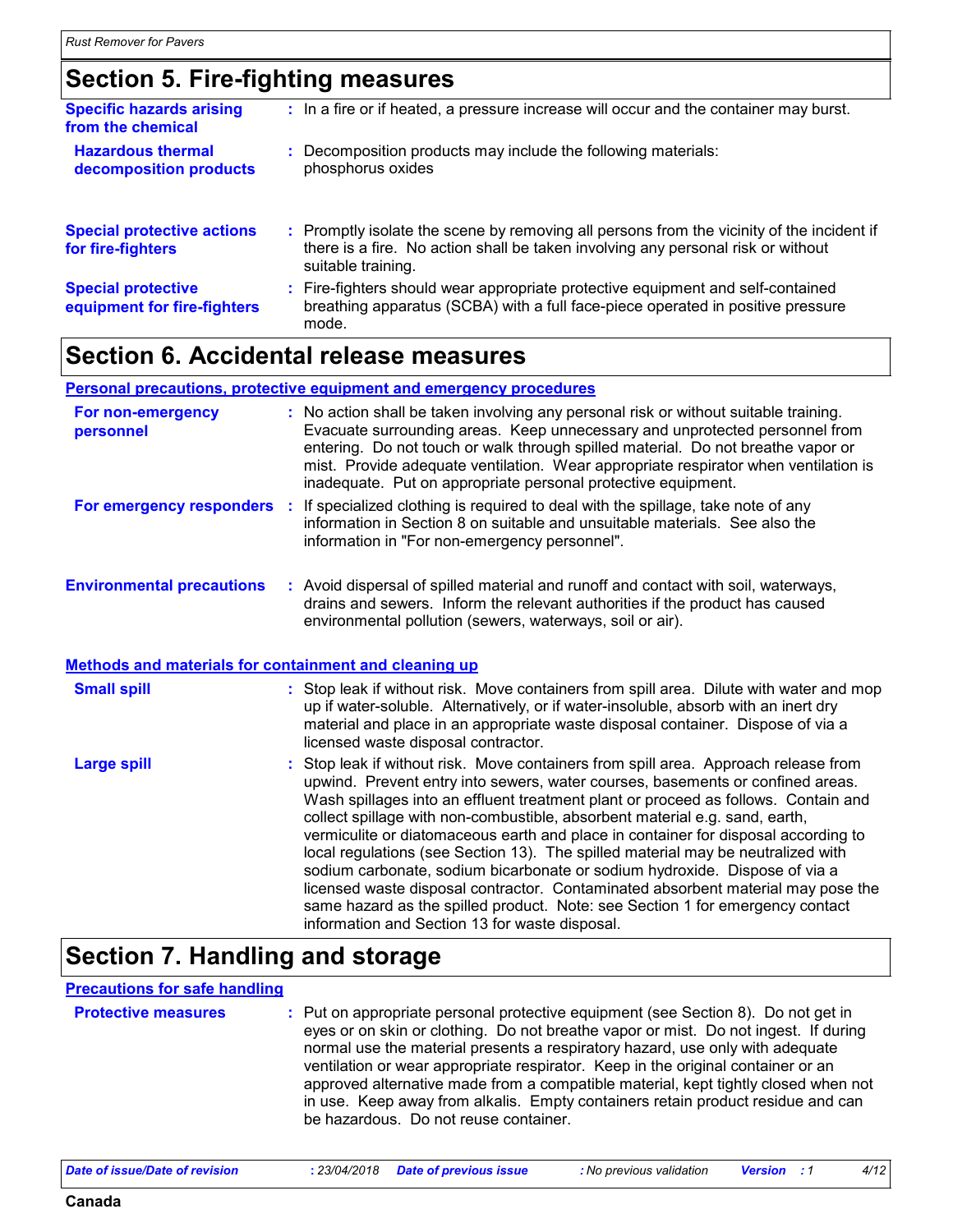## **Section 7. Handling and storage**

| <b>Advice on general</b><br>occupational hygiene                                 | : Eating, drinking and smoking should be prohibited in areas where this material is<br>handled, stored and processed. Workers should wash hands and face before<br>eating, drinking and smoking. Remove contaminated clothing and protective<br>equipment before entering eating areas. See also Section 8 for additional<br>information on hygiene measures.                                                                                                                                                                                                                                                                                                                                              |
|----------------------------------------------------------------------------------|------------------------------------------------------------------------------------------------------------------------------------------------------------------------------------------------------------------------------------------------------------------------------------------------------------------------------------------------------------------------------------------------------------------------------------------------------------------------------------------------------------------------------------------------------------------------------------------------------------------------------------------------------------------------------------------------------------|
| <b>Conditions for safe storage,</b><br>including any<br><b>incompatibilities</b> | : Do not store below the following temperature: $16^{\circ}C(60.8^{\circ}F)$ . Store in accordance<br>with local regulations. Store in original container protected from direct sunlight in a<br>dry, cool and well-ventilated area, away from incompatible materials (see Section 10)<br>and food and drink. Store locked up. Separate from alkalis. Keep container tightly<br>closed and sealed until ready for use. Containers that have been opened must be<br>carefully resealed and kept upright to prevent leakage. Do not store in unlabeled<br>containers. Use appropriate containment to avoid environmental contamination.<br>See Section 10 for incompatible materials before handling or use. |

### **Section 8. Exposure controls/personal protection**

#### **Control parameters**

#### **Occupational exposure limits**

| <b>Ingredient name</b>    | <b>Exposure limits</b>                                                                                                                                                                                                                                                                                                                                                                                                                                                                                                                                                                                                                                            |
|---------------------------|-------------------------------------------------------------------------------------------------------------------------------------------------------------------------------------------------------------------------------------------------------------------------------------------------------------------------------------------------------------------------------------------------------------------------------------------------------------------------------------------------------------------------------------------------------------------------------------------------------------------------------------------------------------------|
| Phosphoric acid, solution | CA Alberta Provincial (Canada, 4/2009).<br>15 min OEL: 3 mg/m <sup>3</sup> 15 minutes.<br>8 hrs OEL: 1 mg/m <sup>3</sup> 8 hours.<br><b>CA British Columbia Provincial (Canada,</b><br>$6/2017$ ).<br>TWA: 1 mg/m <sup>3</sup> 8 hours.<br>STEL: 3 mg/m <sup>3</sup> 15 minutes.<br>CA Ontario Provincial (Canada, 7/2015).<br>TWA: 1 mg/m <sup>3</sup> 8 hours.<br>STEL: 3 mg/m <sup>3</sup> 15 minutes.<br>CA Quebec Provincial (Canada, 1/2014).<br>TWAEV: 1 mg/m <sup>3</sup> 8 hours.<br>STEV: 3 mg/m <sup>3</sup> 15 minutes.<br><b>CA Saskatchewan Provincial (Canada,</b><br>7/2013).<br>STEL: 3 mg/m <sup>3</sup> 15 minutes.<br>TWA: 1 $mg/m3$ 8 hours. |

| <b>Appropriate engineering</b><br><b>controls</b> | : If user operations generate dust, fumes, gas, vapor or mist, use process enclosures,<br>local exhaust ventilation or other engineering controls to keep worker exposure to<br>airborne contaminants below any recommended or statutory limits.                                                                                |
|---------------------------------------------------|---------------------------------------------------------------------------------------------------------------------------------------------------------------------------------------------------------------------------------------------------------------------------------------------------------------------------------|
| <b>Environmental exposure</b><br><b>controls</b>  | : Emissions from ventilation or work process equipment should be checked to ensure<br>they comply with the requirements of environmental protection legislation. In some<br>cases, fume scrubbers, filters or engineering modifications to the process<br>equipment will be necessary to reduce emissions to acceptable levels. |
| <b>Individual protection measures</b>             |                                                                                                                                                                                                                                                                                                                                 |
| <b>Hygiene measures</b>                           | : Wash hands, forearms and face thoroughly after handling chemical products, before<br>eating, smoking and using the lavatory and at the end of the working period.                                                                                                                                                             |

eating, smoking and using the lavatory and at the end of the working period. Appropriate techniques should be used to remove potentially contaminated clothing. Wash contaminated clothing before reusing. Ensure that eyewash stations and safety showers are close to the workstation location.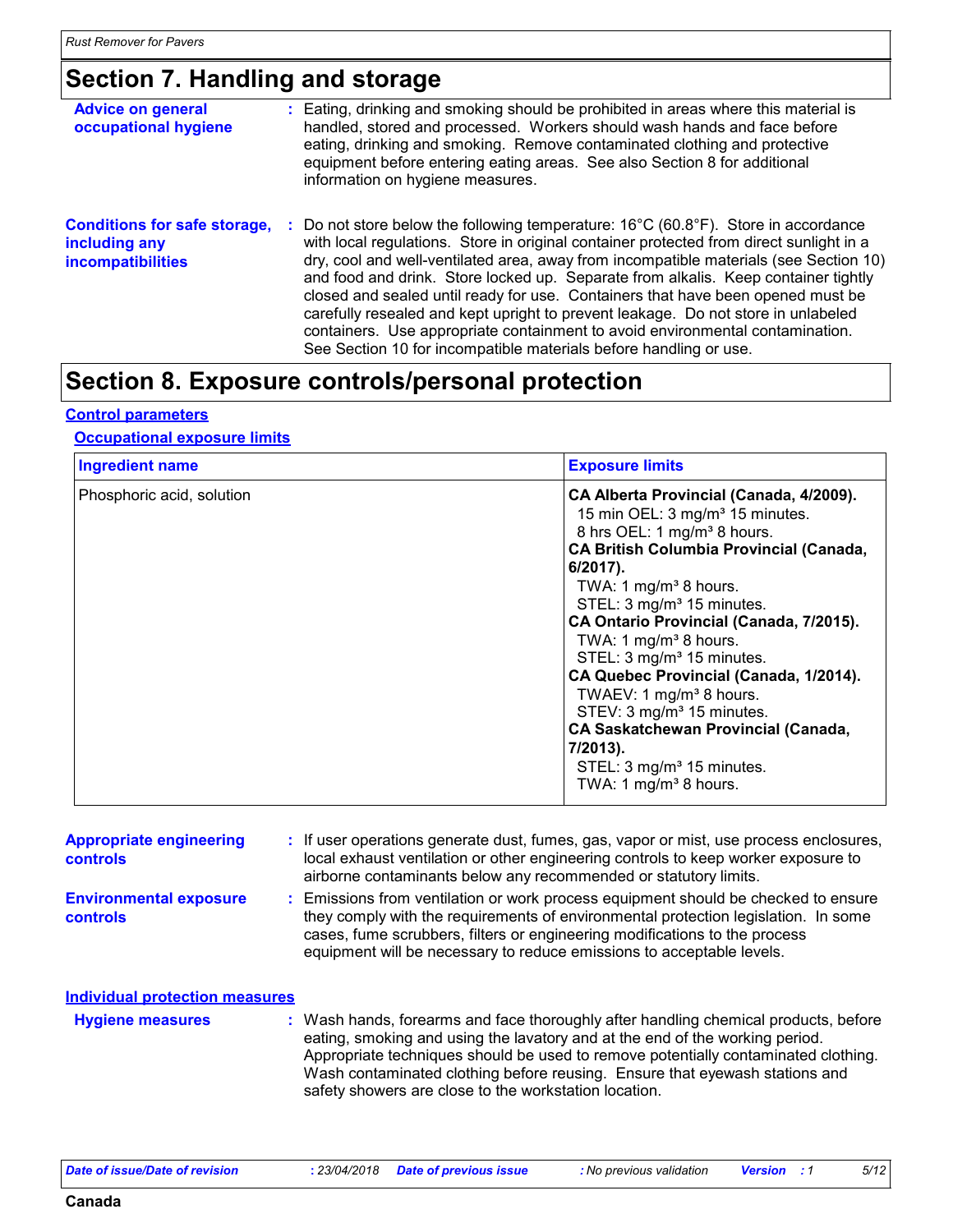## **Section 8. Exposure controls/personal protection**

| <b>Eye/face protection</b>    | : Safety eyewear complying with an approved standard should be used when a risk<br>assessment indicates this is necessary to avoid exposure to liquid splashes, mists,<br>gases or dusts. If contact is possible, the following protection should be worn,<br>unless the assessment indicates a higher degree of protection: chemical splash<br>goggles and/or face shield. If inhalation hazards exist, a full-face respirator may be<br>required instead. Recommended: Chemical splash goggles or face shield.                                                                                                                                                                     |
|-------------------------------|--------------------------------------------------------------------------------------------------------------------------------------------------------------------------------------------------------------------------------------------------------------------------------------------------------------------------------------------------------------------------------------------------------------------------------------------------------------------------------------------------------------------------------------------------------------------------------------------------------------------------------------------------------------------------------------|
| <b>Skin protection</b>        |                                                                                                                                                                                                                                                                                                                                                                                                                                                                                                                                                                                                                                                                                      |
| <b>Hand protection</b>        | : Chemical-resistant, impervious gloves complying with an approved standard should<br>be worn at all times when handling chemical products if a risk assessment indicates<br>this is necessary. Considering the parameters specified by the glove manufacturer,<br>check during use that the gloves are still retaining their protective properties. It<br>should be noted that the time to breakthrough for any glove material may be<br>different for different glove manufacturers. In the case of mixtures, consisting of<br>several substances, the protection time of the gloves cannot be accurately<br>estimated. > 8 hours (breakthrough time): Recommended: Rubber gloves. |
| <b>Body protection</b>        | : Personal protective equipment for the body should be selected based on the task<br>being performed and the risks involved and should be approved by a specialist<br>before handling this product. Recommended: Synthetic apron.                                                                                                                                                                                                                                                                                                                                                                                                                                                    |
| <b>Other skin protection</b>  | : Appropriate footwear and any additional skin protection measures should be<br>selected based on the task being performed and the risks involved and should be<br>approved by a specialist before handling this product.                                                                                                                                                                                                                                                                                                                                                                                                                                                            |
| <b>Respiratory protection</b> | Based on the hazard and potential for exposure, select a respirator that meets the<br>appropriate standard or certification. Respirators must be used according to a<br>respiratory protection program to ensure proper fitting, training, and other important<br>aspects of use.                                                                                                                                                                                                                                                                                                                                                                                                    |

## **Section 9. Physical and chemical properties**

| <b>Appearance</b>                                      |                                       |
|--------------------------------------------------------|---------------------------------------|
| <b>Physical state</b>                                  | $:$ Liquid.                           |
| <b>Color</b>                                           | $:$ Blue.                             |
| Odor                                                   | : Wintermint.                         |
| <b>Odor threshold</b>                                  | : Not available.                      |
| pH                                                     | : < 2                                 |
| <b>Melting point</b>                                   | : $-11^{\circ}$ C (12.2 $^{\circ}$ F) |
| <b>Boiling point</b>                                   | : $100^{\circ}$ C (212 $^{\circ}$ F)  |
| <b>Flash point</b>                                     | : Not available.                      |
| <b>Evaporation rate</b>                                | : Not available.                      |
| <b>Flammability (solid, gas)</b>                       | : Not applicable.                     |
| <b>Lower and upper explosive</b><br>(flammable) limits | : Not available.                      |
| <b>Vapor pressure</b>                                  | : Not available.                      |
| <b>Vapor density</b>                                   | Not available.                        |
| <b>Relative density</b>                                | : Not available.                      |
| <b>Density</b>                                         | $: 1.11$ to 1.13 g/cm <sup>3</sup>    |
| <b>Solubility</b>                                      | Miscible in water.                    |
| <b>Partition coefficient: n-</b><br>octanol/water      | $:$ Not available.                    |
| <b>Auto-ignition temperature</b>                       | : Not available.                      |
| <b>Decomposition temperature</b>                       | : Not available.                      |
| <b>Viscosity</b>                                       | : Not available.                      |
|                                                        |                                       |

*Date of issue/Date of revision* **:** *23/04/2018 Date of previous issue : No previous validation Version : 1 6/12*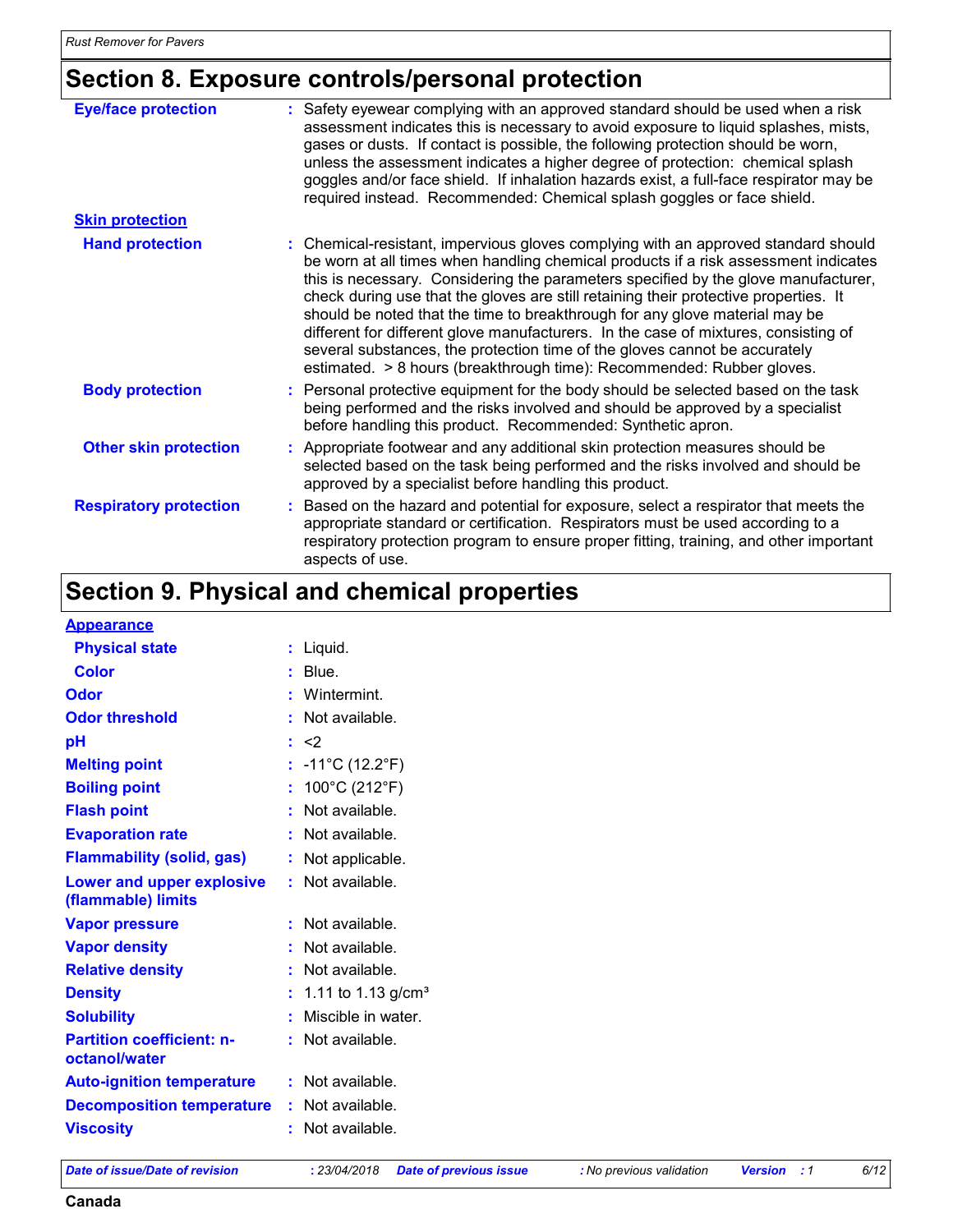## **Section 9. Physical and chemical properties**

**Flow time (ISO 2431) :** Not available.

## **Section 10. Stability and reactivity**

| <b>Reactivity</b>                            | : No specific test data related to reactivity available for this product or its ingredients.                                                                                                                                                            |
|----------------------------------------------|---------------------------------------------------------------------------------------------------------------------------------------------------------------------------------------------------------------------------------------------------------|
| <b>Chemical stability</b>                    | : The product is stable.                                                                                                                                                                                                                                |
| <b>Possibility of hazardous</b><br>reactions | : Under normal conditions of storage and use, hazardous reactions will not occur.<br>Under normal conditions of storage and use, hazardous polymerization will not<br>occur.                                                                            |
| <b>Conditions to avoid</b>                   | : No specific data.                                                                                                                                                                                                                                     |
| <b>Incompatible materials</b>                | : Reactive or incompatible with the following materials: oxidizing materials, metals<br>and alkalis.<br>Cyanides. Sulfides. Sulphites.<br>Attacks many metals producing extremely flammable hydrogen gas which can form<br>explosive mixtures with air. |
| <b>Hazardous decomposition</b><br>products   | : Under normal conditions of storage and use, hazardous decomposition products<br>should not be produced.                                                                                                                                               |

## **Section 11. Toxicological information**

#### **Information on toxicological effects**

#### **Acute toxicity**

| <b>Product/ingredient name</b>                          | <b>Result</b>            | <b>Species</b> | <b>Dose</b>               | <b>Exposure</b>                            |
|---------------------------------------------------------|--------------------------|----------------|---------------------------|--------------------------------------------|
| Phosphoric acid, solution                               | LD50 Dermal<br>LD50 Oral | Rabbit<br>Rat  | 2740 mg/kg<br>$1.25$ g/kg | $\overline{\phantom{0}}$<br>$\blacksquare$ |
| <b>Conclusion/Summary</b>                               | : Not available.         |                |                           |                                            |
| <b>Irritation/Corrosion</b>                             |                          |                |                           |                                            |
| <b>Conclusion/Summary</b>                               |                          |                |                           |                                            |
| <b>Skin</b>                                             | : Not available.         |                |                           |                                            |
| <b>Eyes</b>                                             | : Not available.         |                |                           |                                            |
| <b>Respiratory</b>                                      | : Not available.         |                |                           |                                            |
| <b>Sensitization</b>                                    |                          |                |                           |                                            |
| <b>Conclusion/Summary</b>                               |                          |                |                           |                                            |
| <b>Skin</b>                                             | : Not available.         |                |                           |                                            |
| <b>Respiratory</b>                                      | : Not available.         |                |                           |                                            |
| <b>Mutagenicity</b>                                     |                          |                |                           |                                            |
| <b>Conclusion/Summary</b>                               | : Not available.         |                |                           |                                            |
| <b>Carcinogenicity</b>                                  |                          |                |                           |                                            |
| <b>Conclusion/Summary</b>                               | : Not available.         |                |                           |                                            |
| <b>Reproductive toxicity</b>                            |                          |                |                           |                                            |
| <b>Conclusion/Summary</b>                               | : Not available.         |                |                           |                                            |
| <b>Teratogenicity</b>                                   |                          |                |                           |                                            |
| <b>Conclusion/Summary</b>                               | : Not available.         |                |                           |                                            |
| <b>Specific target organ toxicity (single exposure)</b> |                          |                |                           |                                            |

**Canada**

*Date of issue/Date of revision* **:** *23/04/2018 Date of previous issue : No previous validation Version : 1 7/12*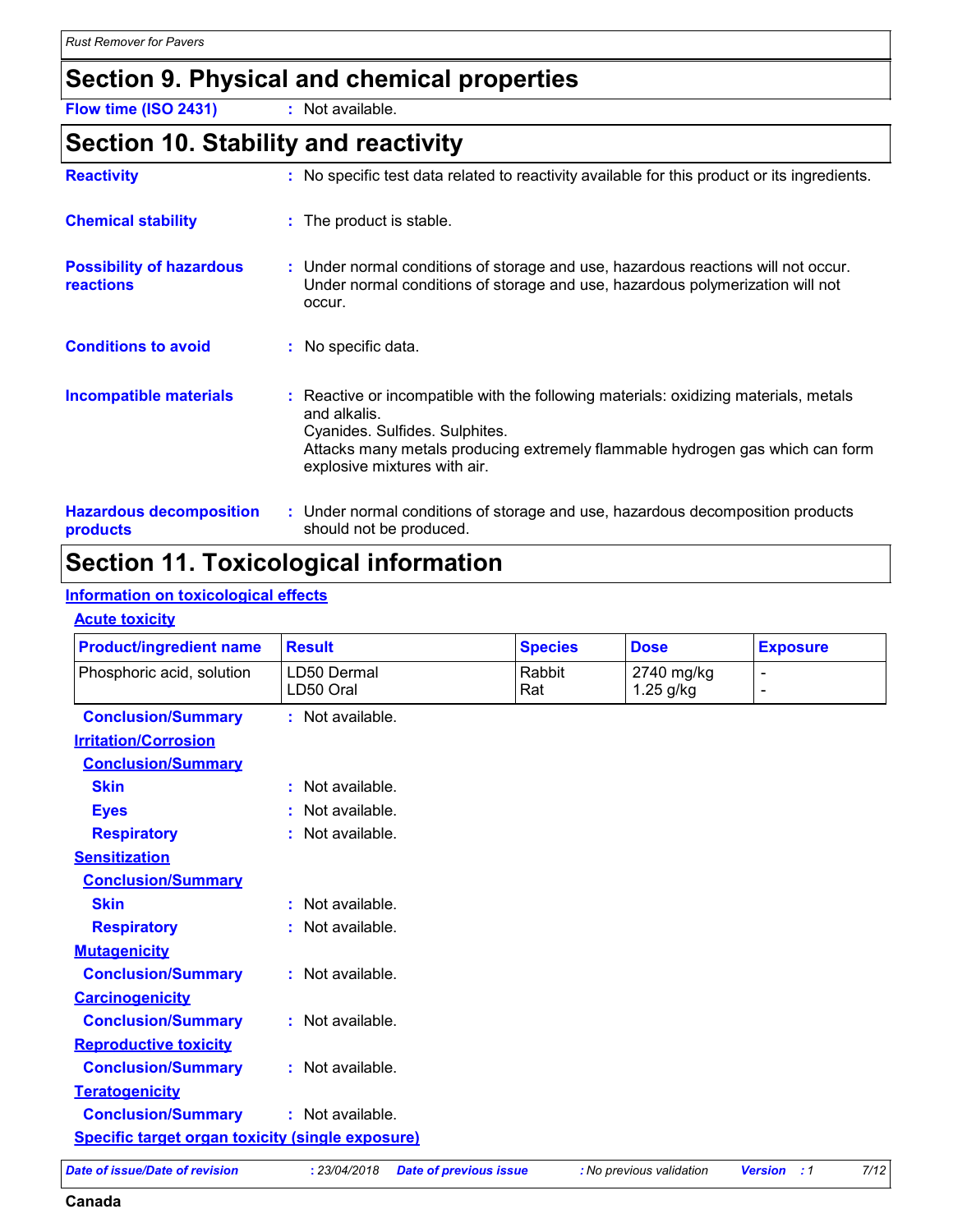## **Section 11. Toxicological information**

Not available.

#### **Specific target organ toxicity (repeated exposure)**

Not available.

#### **Aspiration hazard**

Not available.

| Information on the likely<br>routes of exposure | : Routes of entry anticipated: Oral, Dermal, Inhalation. |
|-------------------------------------------------|----------------------------------------------------------|
| <b>Potential acute health effects</b>           |                                                          |
| Eye contact                                     | : Causes serious eye damage.                             |
| <b>Inhalation</b>                               | : No known significant effects or critical hazards.      |
| <b>Skin contact</b>                             | : Causes severe burns.                                   |

**Ingestion :** Corrosive to the digestive tract. Causes burns.

#### **Symptoms related to the physical, chemical and toxicological characteristics**

| <b>Eye contact</b>  | : Adverse symptoms may include the following:<br>pain<br>watering<br>redness                           |
|---------------------|--------------------------------------------------------------------------------------------------------|
| <b>Inhalation</b>   | : No specific data.                                                                                    |
| <b>Skin contact</b> | : Adverse symptoms may include the following:<br>pain or irritation<br>redness<br>blistering may occur |
| <b>Ingestion</b>    | : Adverse symptoms may include the following:<br>stomach pains                                         |

#### **Delayed and immediate effects and also chronic effects from short and long term exposure**

| <b>Short term exposure</b>              |                                                     |
|-----------------------------------------|-----------------------------------------------------|
| <b>Potential immediate</b><br>effects   | $:$ Not available.                                  |
| <b>Potential delayed effects</b>        | $:$ Not available.                                  |
| <b>Long term exposure</b>               |                                                     |
| <b>Potential immediate</b><br>effects   | $:$ Not available.                                  |
| <b>Potential delayed effects</b>        | $:$ Not available.                                  |
| <b>Potential chronic health effects</b> |                                                     |
| <b>Conclusion/Summary</b>               | : Not available.                                    |
| General                                 | : No known significant effects or critical hazards. |
| <b>Carcinogenicity</b>                  | : No known significant effects or critical hazards. |
| <b>Mutagenicity</b>                     | : No known significant effects or critical hazards. |
| <b>Teratogenicity</b>                   | : No known significant effects or critical hazards. |
| <b>Developmental effects</b>            | : No known significant effects or critical hazards. |
| <b>Fertility effects</b>                | : No known significant effects or critical hazards. |

#### **Numerical measures of toxicity**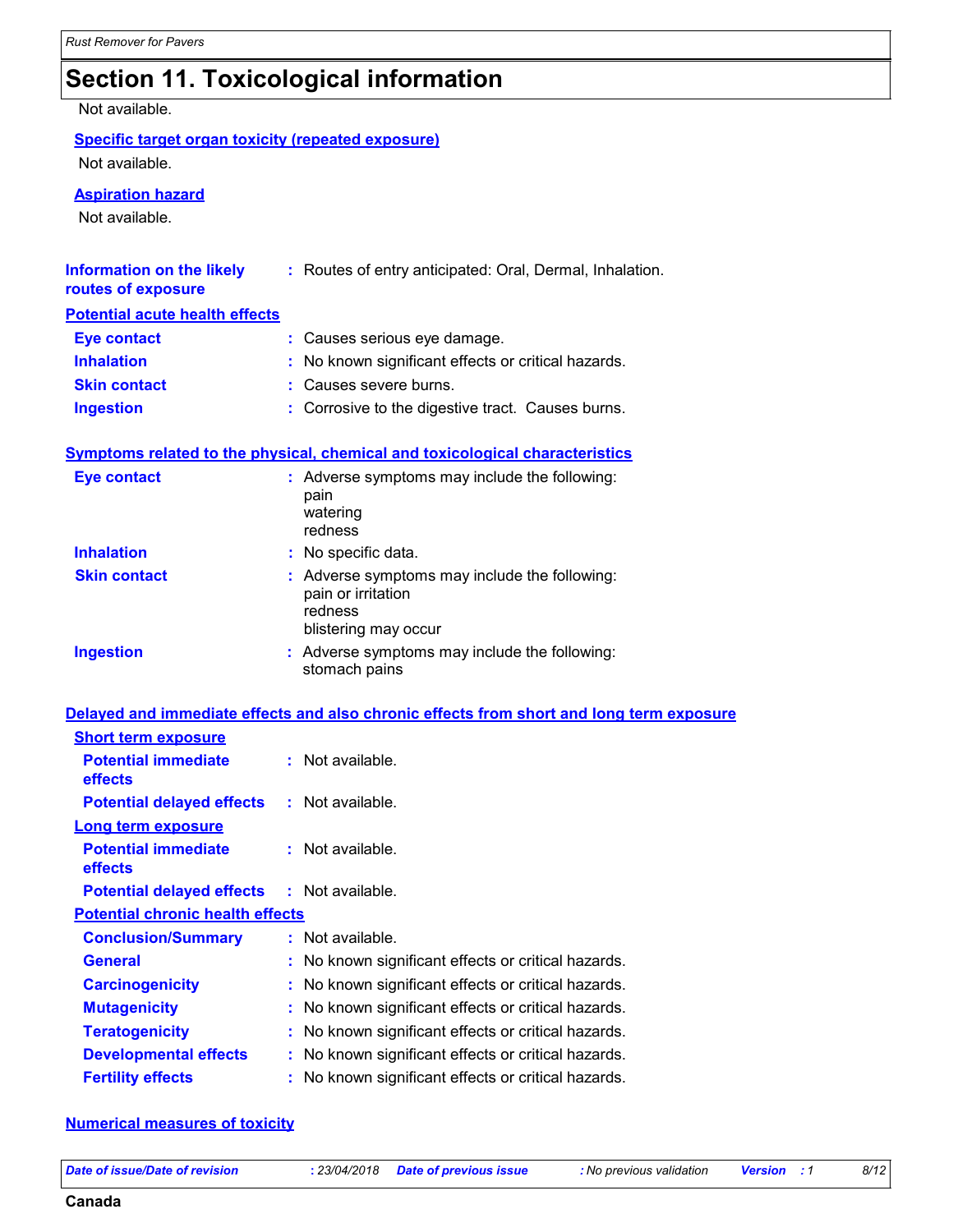## **Section 11. Toxicological information**

**Acute toxicity estimates**

| Route  | <b>ATE</b> value |
|--------|------------------|
| Oral   | 6495.8 mg/kg     |
| Dermal | 14238.7 mg/kg    |

## **Section 12. Ecological information**

| <u>Toxicity</u>                                         |                                                                                                                                                                                                                                                                                                                                                                                                                          |                                                       |                      |
|---------------------------------------------------------|--------------------------------------------------------------------------------------------------------------------------------------------------------------------------------------------------------------------------------------------------------------------------------------------------------------------------------------------------------------------------------------------------------------------------|-------------------------------------------------------|----------------------|
| <b>Product/ingredient name</b>                          | <b>Result</b>                                                                                                                                                                                                                                                                                                                                                                                                            | <b>Species</b>                                        | <b>Exposure</b>      |
| Phosphoric acid, solution                               | Acute EC50 105 ppm Fresh water<br>Acute LC50 60 ppm Fresh water                                                                                                                                                                                                                                                                                                                                                          | Daphnia - Daphnia magna<br>Fish - Lepomis macrochirus | 48 hours<br>96 hours |
| <b>Conclusion/Summary</b>                               | : Not available.                                                                                                                                                                                                                                                                                                                                                                                                         |                                                       |                      |
| <b>Persistence and degradability</b>                    |                                                                                                                                                                                                                                                                                                                                                                                                                          |                                                       |                      |
| <b>Conclusion/Summary</b>                               | : Not available.                                                                                                                                                                                                                                                                                                                                                                                                         |                                                       |                      |
| <b>Bioaccumulative potential</b>                        |                                                                                                                                                                                                                                                                                                                                                                                                                          |                                                       |                      |
| Not available.                                          |                                                                                                                                                                                                                                                                                                                                                                                                                          |                                                       |                      |
| <b>Mobility in soil</b>                                 |                                                                                                                                                                                                                                                                                                                                                                                                                          |                                                       |                      |
| <b>Soil/water partition</b><br><b>coefficient (Koc)</b> | : Not available.                                                                                                                                                                                                                                                                                                                                                                                                         |                                                       |                      |
| <b>Other adverse effects</b>                            | : No known significant effects or critical hazards.                                                                                                                                                                                                                                                                                                                                                                      |                                                       |                      |
|                                                         | <b>Section 13. Disposal considerations</b>                                                                                                                                                                                                                                                                                                                                                                               |                                                       |                      |
| <b>Disposal methods</b>                                 | : The generation of waste should be avoided or minimized wherever possible.<br>Disposal of this product, solutions and any by-products should at all times comply<br>with the requirements of environmental protection and waste disposal legislation<br>and any regional local authority requirements. Dispose of surplus and non-<br>recyclable products via a licensed waste disposal contractor. Waste should not be |                                                       |                      |

disposed of untreated to the sewer unless fully compliant with the requirements of all authorities with jurisdiction. Waste packaging should be recycled. Incineration or landfill should only be considered when recycling is not feasible. This material and its container must be disposed of in a safe way. Care should be taken when handling emptied containers that have not been cleaned or rinsed out. Empty containers or liners may retain some product residues. Avoid dispersal of spilled

#### material and runoff and contact with soil, waterways, drains and sewers. **Section 14. Transport information**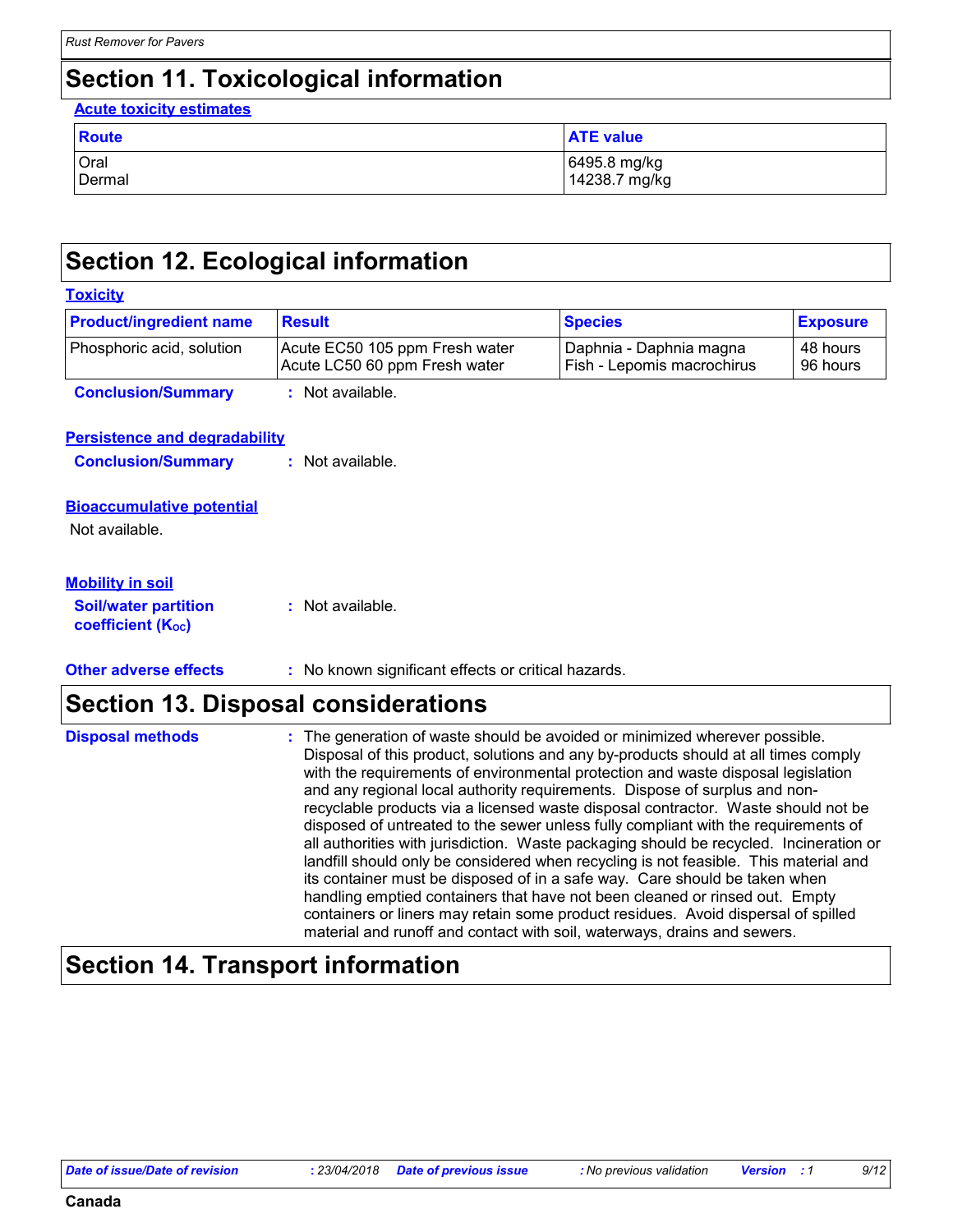| <b>Section 14. Transport information</b>                                        |                                           |                                                                                                                                                                                                                                                                     |                                                                                                                                                                                                                                                                                                      |                                           |                              |  |
|---------------------------------------------------------------------------------|-------------------------------------------|---------------------------------------------------------------------------------------------------------------------------------------------------------------------------------------------------------------------------------------------------------------------|------------------------------------------------------------------------------------------------------------------------------------------------------------------------------------------------------------------------------------------------------------------------------------------------------|-------------------------------------------|------------------------------|--|
|                                                                                 | <b>TDG</b><br><b>Classification</b>       | <b>DOT</b><br><b>Classification</b>                                                                                                                                                                                                                                 | <b>ADR/RID</b>                                                                                                                                                                                                                                                                                       | <b>IMDG</b>                               | <b>IATA</b>                  |  |
| <b>UN number</b>                                                                | <b>UN1805</b>                             | <b>UN1805</b>                                                                                                                                                                                                                                                       | <b>UN1805</b>                                                                                                                                                                                                                                                                                        | <b>UN1805</b>                             | <b>UN1805</b>                |  |
| <b>UN proper</b><br>shipping name                                               | <b>PHOSPHORIC</b><br><b>ACID SOLUTION</b> | Phosphoric acid<br>solution                                                                                                                                                                                                                                         | <b>PHOSPHORIC</b><br>ACID, SOLUTION                                                                                                                                                                                                                                                                  | <b>PHOSPHORIC</b><br><b>ACID SOLUTION</b> | Phosphoric acid,<br>solution |  |
| <b>Transport</b><br>hazard class(es)                                            | 8                                         | 8                                                                                                                                                                                                                                                                   | 8                                                                                                                                                                                                                                                                                                    | 8                                         | 8                            |  |
| <b>Packing group</b>                                                            | III                                       | III                                                                                                                                                                                                                                                                 | III                                                                                                                                                                                                                                                                                                  | $\mathbf{III}$                            | $\mathbf{III}$               |  |
| <b>Environmental</b><br>hazards                                                 | No.                                       | No.                                                                                                                                                                                                                                                                 | No.                                                                                                                                                                                                                                                                                                  | No.                                       | No.                          |  |
| <b>Additional information</b>                                                   |                                           |                                                                                                                                                                                                                                                                     |                                                                                                                                                                                                                                                                                                      |                                           |                              |  |
| <b>ADR/RID</b>                                                                  |                                           | <b>Limited quantity Yes.</b><br>Special provisions A7, IB3, N34, T4, TP1<br>Hazard identification number 80                                                                                                                                                         | sizes shipped in quantities less than the product reportable quantity are not subject<br>to the RQ (reportable quantity) transportation requirements.<br>Packaging instruction Exceptions: 154. Non-bulk: 203. Bulk: 241.<br>Quantity limitation Passenger aircraft/rail: 5 L. Cargo aircraft: 60 L. |                                           |                              |  |
|                                                                                 |                                           | <b>Limited quantity 5 L</b><br>Tunnel code (E)                                                                                                                                                                                                                      |                                                                                                                                                                                                                                                                                                      |                                           |                              |  |
| <b>IMDG</b>                                                                     |                                           | <b>Emergency schedules F-A, S-B</b><br><b>Special provisions 223</b>                                                                                                                                                                                                |                                                                                                                                                                                                                                                                                                      |                                           |                              |  |
| <b>IATA</b>                                                                     |                                           | <b>Quantity limitation</b> Passenger and Cargo Aircraft: 5 L. Packaging instructions: 852.<br>Cargo Aircraft Only: 60 L. Packaging instructions: 856. Limited Quantities -<br>Passenger Aircraft: 1 L. Packaging instructions: Y841.<br>Special provisions A3, A803 |                                                                                                                                                                                                                                                                                                      |                                           |                              |  |
|                                                                                 |                                           | the event of an accident or spillage.                                                                                                                                                                                                                               | Special precautions for user : Transport within user's premises: always transport in closed containers that are<br>upright and secure. Ensure that persons transporting the product know what to do in                                                                                               |                                           |                              |  |
| <b>Transport in bulk according</b><br>to Annex II of MARPOL and<br>the IBC Code |                                           | : Not available.                                                                                                                                                                                                                                                    |                                                                                                                                                                                                                                                                                                      |                                           |                              |  |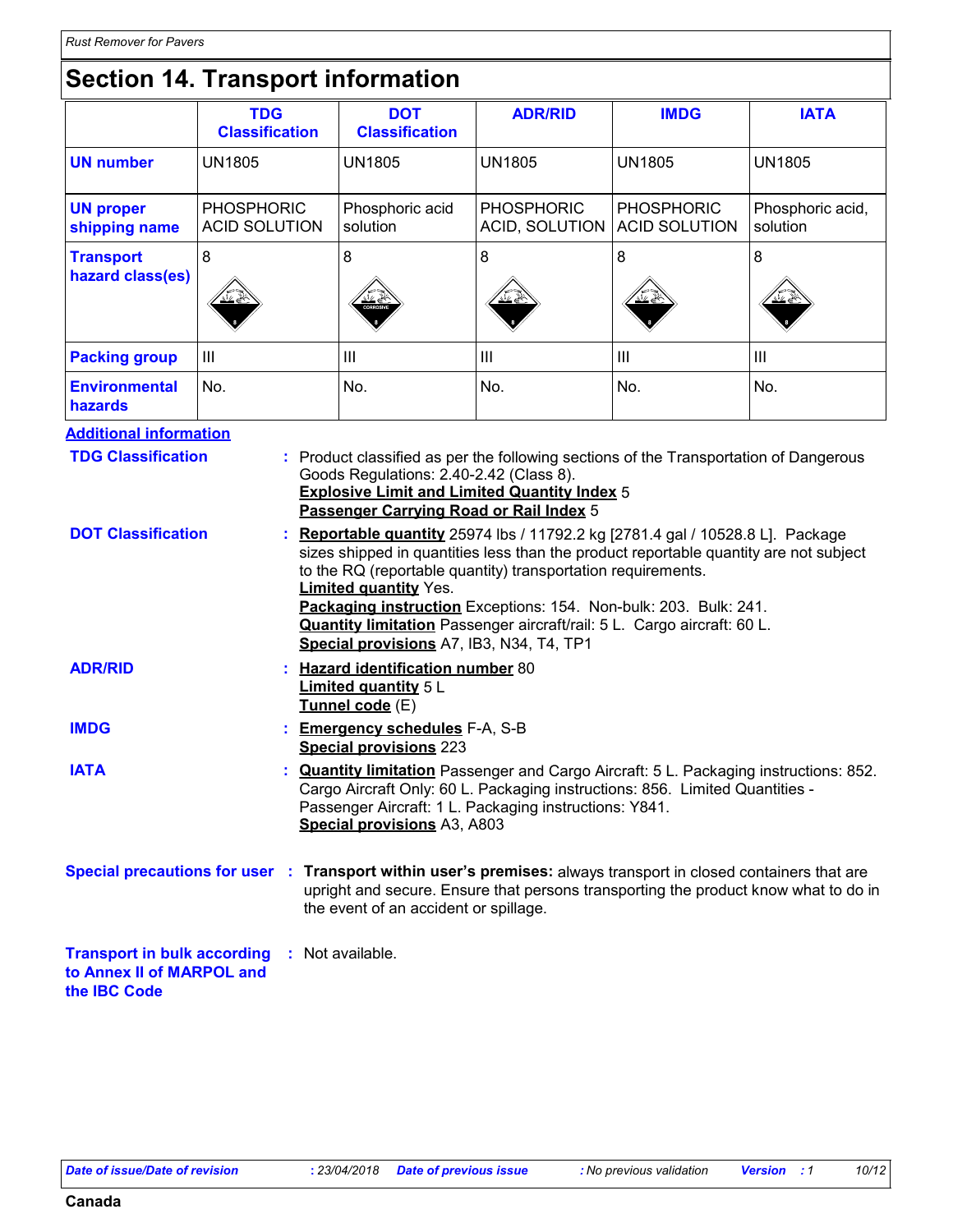## **Section 15. Regulatory information**

#### **Canadian lists**

**Canadian NPRI :** The following components are listed: Phosphorus (total)

- **CEPA Toxic substances :** None of the components are listed.
- 
- 
- **Canada inventory :** At least one component is not listed.

**International regulations**

**Chemical Weapon Convention List Schedules I, II & III Chemicals**

Not listed.

#### **Montreal Protocol (Annexes A, B, C, E)**

Not listed.

#### **Stockholm Convention on Persistent Organic Pollutants**

Not listed.

**Rotterdam Convention on Prior Informed Consent (PIC)** Not listed.

#### **UNECE Aarhus Protocol on POPs and Heavy Metals**

Not listed.

## **Section 16. Other information**

#### **History**

| Date of issue/Date of<br>revision | : 23/04/2018                                                                                                                                                                                                                                                                                                                                                                                                                                                                                                                                                                                       |
|-----------------------------------|----------------------------------------------------------------------------------------------------------------------------------------------------------------------------------------------------------------------------------------------------------------------------------------------------------------------------------------------------------------------------------------------------------------------------------------------------------------------------------------------------------------------------------------------------------------------------------------------------|
| Date of previous issue            | : No previous validation                                                                                                                                                                                                                                                                                                                                                                                                                                                                                                                                                                           |
| <b>Version</b>                    |                                                                                                                                                                                                                                                                                                                                                                                                                                                                                                                                                                                                    |
| <b>Prepared by</b>                | : Sphera Solutions                                                                                                                                                                                                                                                                                                                                                                                                                                                                                                                                                                                 |
| <b>Key to abbreviations</b>       | $\therefore$ ATE = Acute Toxicity Estimate<br>BCF = Bioconcentration Factor<br>GHS = Globally Harmonized System of Classification and Labelling of Chemicals<br>IATA = International Air Transport Association<br>IBC = Intermediate Bulk Container<br>IMDG = International Maritime Dangerous Goods<br>LogPow = logarithm of the octanol/water partition coefficient<br>MARPOL = International Convention for the Prevention of Pollution From Ships,<br>1973 as modified by the Protocol of 1978. ("Marpol" = marine pollution)<br>$UN = United Nations$<br>HPR = Hazardous Products Regulations |

#### **Procedure used to derive the classification**

| <b>Classification</b>                                | <b>Justification</b>   |
|------------------------------------------------------|------------------------|
| <b>SKIN CORROSION - Category 1</b>                   | On basis of test data  |
| SERIOUS EYE DAMAGE - Category 1                      | IOn basis of test data |
| Health Hazards Not Otherwise Classified - Category 1 | Calculation method     |

**References :** HPR = Hazardous Products Regulations

#### **Indicates information that has changed from previously issued version.**

#### **Notice to reader**